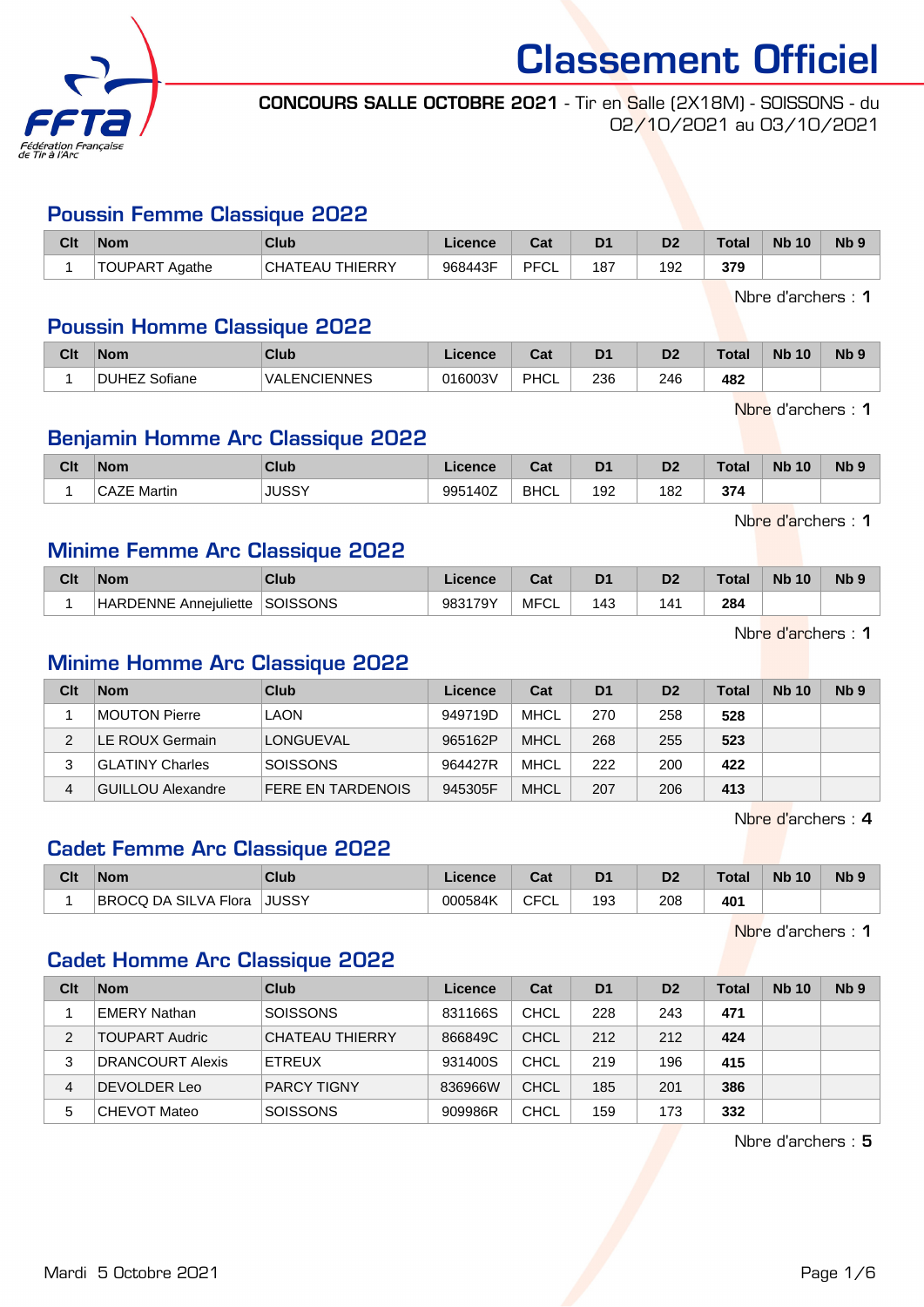

CONCOURS SALLE OCTOBRE 2021 - Tir en Salle (2X18M) - SOISSONS - du 02/10/2021 au 03/10/2021

#### Junior Femme Arc Classique 2022

| Clt | <b>Nom</b>           | Club                    | Licence | Cat         | D <sub>1</sub> | D <sub>2</sub> | <b>Total</b> | <b>Nb 10</b> | Nb <sub>9</sub> |
|-----|----------------------|-------------------------|---------|-------------|----------------|----------------|--------------|--------------|-----------------|
|     | <b>AVRAM Naelle</b>  | <b>SOISSONS</b>         | 912857L | <b>JFCL</b> | 226            | 229            | 455          |              |                 |
|     | <b>TOUPART Anais</b> | <b>ICHATEAU THIERRY</b> | 866828E | <b>JFCL</b> | 212            | 193            | 405          |              |                 |
|     | COUTART ChloÉ        | <b>CREPY EN VALOIS</b>  | 870371F | <b>JFCL</b> | 209            | 177            | 386          |              |                 |
| 4   | <b>BORDET Jade</b>   | <b>SOISSONS</b>         | 829532R | <b>JFCL</b> | 188            | 187            | 375          |              |                 |

Nbre d'archers : 4

#### Senior 1 Femme Arc Classique 2022

| Clt | <b>Nom</b>             | <b>Club</b>              | Licence | Cat                | D <sub>1</sub> | D <sub>2</sub> | <b>Total</b> | <b>Nb 10</b> | Nb <sub>9</sub> |
|-----|------------------------|--------------------------|---------|--------------------|----------------|----------------|--------------|--------------|-----------------|
|     | MAHIEUX Manon          | <b>FERE EN TARDENOIS</b> | 871927X | S <sub>1</sub> FCL | 241            | 260            | 501          |              |                 |
|     | IACKLE Sophie          | <b>CREPY EN VALOIS</b>   | 672965J | S <sub>1</sub> FCL | 238            | 256            | 494          |              |                 |
|     | <b>DUPUIS Sandrine</b> | CHATEAU THIERRY          | 424214C | S <sub>1</sub> FCL | 204            | 200            | 404          |              |                 |

Nbre d'archers : 3

### Senior 1 Homme Arc Classique 2022

| Clt | <b>Nom</b>               | <b>Club</b>                             | Licence | Cat                | D <sub>1</sub> | D <sub>2</sub> | <b>Total</b> | <b>Nb 10</b> | Nb <sub>9</sub> |
|-----|--------------------------|-----------------------------------------|---------|--------------------|----------------|----------------|--------------|--------------|-----------------|
|     | <b>DUVAL Sebastien</b>   | <b>CHACRISE</b>                         | 400316B | S <sub>1</sub> HCL | 283            | 279            | 562          |              |                 |
| 2   | <b>RIGAUD Davy</b>       | <b>ENQUIN-LEZ-</b><br><b>GUINEGATTE</b> | 943297Y | S <sub>1</sub> HCL | 256            | 276            | 532          |              |                 |
| 3   | <b>RIGAUD Valentin</b>   | <b>ENQUIN-LEZ-</b><br><b>GUINEGATTE</b> | 739221B | S <sub>1</sub> HCL | 260            | 254            | 514          |              |                 |
| 4   | DUDEK Jonathan           | <b>VAUCIENNES</b>                       | 934147C | S <sub>1</sub> HCL | 251            | 230            | 481          |              |                 |
| 5   | <b>LEBRUN Guillaume</b>  | <b>BRAINE</b>                           | 907027Z | S <sub>1</sub> HCL | 237            | 228            | 465          |              |                 |
| 6   | <b>PHILIPPOT Nicolas</b> | LONGUEVAL                               | 724277H | S <sub>1</sub> HCL | 219            | 209            | 428          |              |                 |
| 7   | DELPIERRE Theo           | <b>ENQUIN-LEZ-</b><br><b>GUINEGATTE</b> | 784400J | S <sub>1</sub> HCL | 184            | 191            | 375          |              |                 |

Nbre d'archers : 7

#### Senior 2 Femme Arc Classique 2022

| Clt | <b>Nom</b>             | Club               | Licence | Cat                | D <sub>1</sub> | D <sub>2</sub> | Total | <b>Nb 10</b> | N <sub>b</sub> <sub>9</sub> |
|-----|------------------------|--------------------|---------|--------------------|----------------|----------------|-------|--------------|-----------------------------|
|     | <b>LAHAYE Delphine</b> | LA FERE            | 779427D | S <sub>2</sub> FCL | 263            | 265            | 528   |              |                             |
| 2   | BRUNET Sabine          | JUSSY              | 681237A | S <sub>2</sub> FCL | 257            | 258            | 515   |              |                             |
| 3   | ROBERT Jennifer        | <b>SOISSONS</b>    | 937110Y | S <sub>2</sub> FCL | 244            | 225            | 469   |              |                             |
| 4   | WATIER Christine       | <b>PARCY TIGNY</b> | 627826V | S <sub>2</sub> FCL | 225            | 229            | 454   |              |                             |
| 5   | BAYARD Tiffany         | <b>SOISSONS</b>    | 935360W | S <sub>2</sub> FCL | 172            | 177            | 349   |              |                             |

Nbre d'archers : 5

#### Senior 2 Homme Arc Classique 2022

| Clt | <b>Nom</b>             | Club  | Licence | ◠∼<br>⊍a | D <sub>1</sub> | D2        | ⊺otal       | <b>Nb</b><br>10 | N <sub>b</sub> <sub>9</sub> |
|-----|------------------------|-------|---------|----------|----------------|-----------|-------------|-----------------|-----------------------------|
|     | <b>BRUNET</b><br>Herve | JUSSY | 681229S | S2HCL    | 261<br>___     | 266<br>__ | 527<br>$ -$ |                 |                             |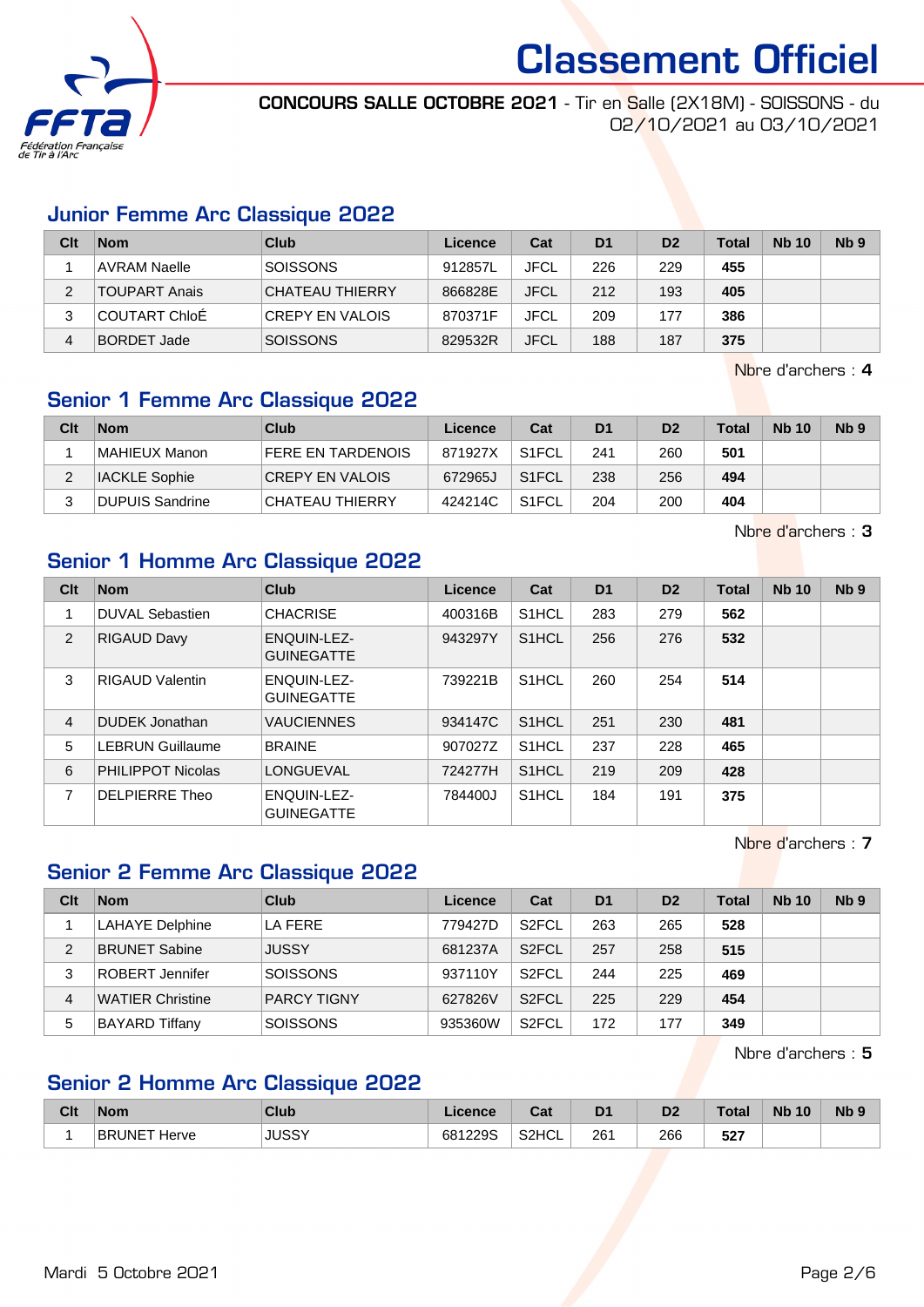

CONCOURS SALLE OCTOBRE 2021 - Tir en Salle (2X18M) - SOISSONS - du 02/10/2021 au 03/10/2021

#### Senior 2 Homme Arc Classique 2022 (Suite)

| Clt            | <b>Nom</b>                 | <b>Club</b>                           | Licence | Cat                | D <sub>1</sub> | D <sub>2</sub> | <b>Total</b> | <b>Nb 10</b> | N <sub>b</sub> <sub>9</sub> |
|----------------|----------------------------|---------------------------------------|---------|--------------------|----------------|----------------|--------------|--------------|-----------------------------|
| $\overline{2}$ | <b>MEURISSE FranÇois</b>   | <b>ARRAS</b>                          | 813980L | S <sub>2</sub> HCL | 254            | 257            | 511          |              |                             |
| 3              | <b>MELINE Herve</b>        | CIE D ARC DE ST REMY<br><b>BLANZY</b> | 454093E | S <sub>2</sub> HCL | 254            | 245            | 499          |              |                             |
| $\overline{4}$ | <b>NOEL Dominique</b>      | <b>LAON</b>                           | 328598X | S <sub>2</sub> HCL | 248            | 248            | 496          |              |                             |
| 5              | <b>TOUPART Xavier</b>      | <b>CHATEAU THIERRY</b>                | 889241S | S <sub>2</sub> HCL | 244            | 248            | 492          |              |                             |
| 6              | <b>THIOLAT Philippe</b>    | VAUCIENNES                            | 306338B | S <sub>2</sub> HCL | 255            | 236            | 491          |              |                             |
| $\overline{7}$ | <b>BONVALET Christophe</b> | <b>HARAMONT</b>                       | 857466D | S <sub>2</sub> HCL | 242            | 238            | 480          |              |                             |
| 8              | <b>QUINTIN Stephane</b>    | <b>MONTIGNY L'ALLIER</b>              | 999056F | S <sub>2</sub> HCL | 225            | 250            | 475          |              |                             |
| 9              | <b>BLAISON Fabrice</b>     | <b>VAILLY SUR AISNE</b>               | 864948L | S <sub>2</sub> HCL | 239            | 224            | 463          |              |                             |
| 10             | <b>JAWORSKY Thierry</b>    | <b>SOISSONS</b>                       | 757648F | S <sub>2</sub> HCL | 224            | 229            | 453          |              |                             |
| 11             | <b>NOEL William</b>        | <b>HARAMONT</b>                       | 834514F | S2HCL              | 207            | 230            | 437          |              |                             |
| 12             | <b>EMERY Laurent</b>       | <b>SOISSONS</b>                       | 859921X | S <sub>2</sub> HCL | 219            | 190            | 409          |              |                             |

Nbre d'archers : 12

### Senior 3 Femme Arc Classique 2022

| Clt | <b>Nom</b>                   | Club                            | Licence | Cat   | D <sub>1</sub> | D <sub>2</sub> | <b>Total</b> | <b>Nb 10</b> | N <sub>b</sub> <sub>9</sub> |
|-----|------------------------------|---------------------------------|---------|-------|----------------|----------------|--------------|--------------|-----------------------------|
|     | SAINT DIZIER Veronique   ACY |                                 | 370729S | S3FCL | 252            | 242            | 494          |              |                             |
| 2   | <b>RIBEAUCOURT Nicole</b>    | <b>ST QUENTIN</b>               | 662829S | S3FCL | 235            | 223            | 458          |              |                             |
| 3   | <b>ROBINEAU Ghislaine</b>    | LE PLESSIS<br><b>BELLEVILLE</b> | 911805T | S3FCL | 239            | 217            | 456          |              |                             |
| 4   | <b>BOUSQUET Genevieve</b>    | CHATEAU THIERRY                 | 933390E | S3FCL | 220            | 221            | 441          |              |                             |

Nbre d'archers : 4

### Senior 3 Homme Arc Classique 2022

| Clt            | <b>Nom</b>                       | <b>Club</b>              | <b>Licence</b> | Cat   | D <sub>1</sub> | D <sub>2</sub> | <b>Total</b> | <b>Nb 10</b>      | N <sub>b</sub> <sub>9</sub> |
|----------------|----------------------------------|--------------------------|----------------|-------|----------------|----------------|--------------|-------------------|-----------------------------|
| 1              | <b>DEMESSINE Alain</b>           | <b>FERE EN TARDENOIS</b> | 978397A        | S3HCL | 274            | 273            | 547          |                   |                             |
| 2              | <b>HARANT Jean Pierre</b>        | <b>LAON</b>              | 793553H        | S3HCL | 269            | 243            | 512          |                   |                             |
| 3              | JOANNES Jean-Paul                | <b>SOISSONS</b>          | 910740K        | S3HCL | 253            | 256            | 509          | 23                | 13                          |
| $\overline{4}$ | <b>LEROY Marc</b>                | LA FERE                  | 748019P        | S3HCL | 260            | 249            | 509          | 24                | 11                          |
| 5              | <b>DESSAINT Christophe</b>       | <b>CUISE LA MOTTE</b>    | 730898E        | S3HCL | 246            | 250            | 496          |                   |                             |
| 6              | <b>DENIL Guy</b>                 | <b>FERE EN TARDENOIS</b> | 893924G        | S3HCL | 235            | 229            | 464          |                   |                             |
| $\overline{7}$ | <b>BOURGEOIS Jean-</b><br>Claude | <b>COMPIEGNE</b>         | 651633X        | S3HCL | 219            | 241            | 460          |                   |                             |
| 8              | <b>MARY Sylvain</b>              | <b>FERE EN TARDENOIS</b> | 832552Y        | S3HCL | 208            | 241            | 449          |                   |                             |
| 9              | <b>CHADRON Jeanpaul</b>          | <b>HARAMONT</b>          | 468917T        | S3HCL | 216            | 231            | 447          |                   |                             |
| 10             | <b>GRUAU Philippe</b>            | <b>PARCY TIGNY</b>       | 851456W        | S3HCL | 219            | 219            | 438          |                   |                             |
| 11             | <b>LAURENT Jean Francois</b>     | LAON                     | 328597W        | S3HCL | 213            | 223            | 436          | 12                | 9                           |
| 12             | <b>BOUTRELLE Gerard</b>          | <b>PARCY TIGNY</b>       | 000927H        | S3HCL | 219            | 217            | 436          | $12 \overline{ }$ | 5                           |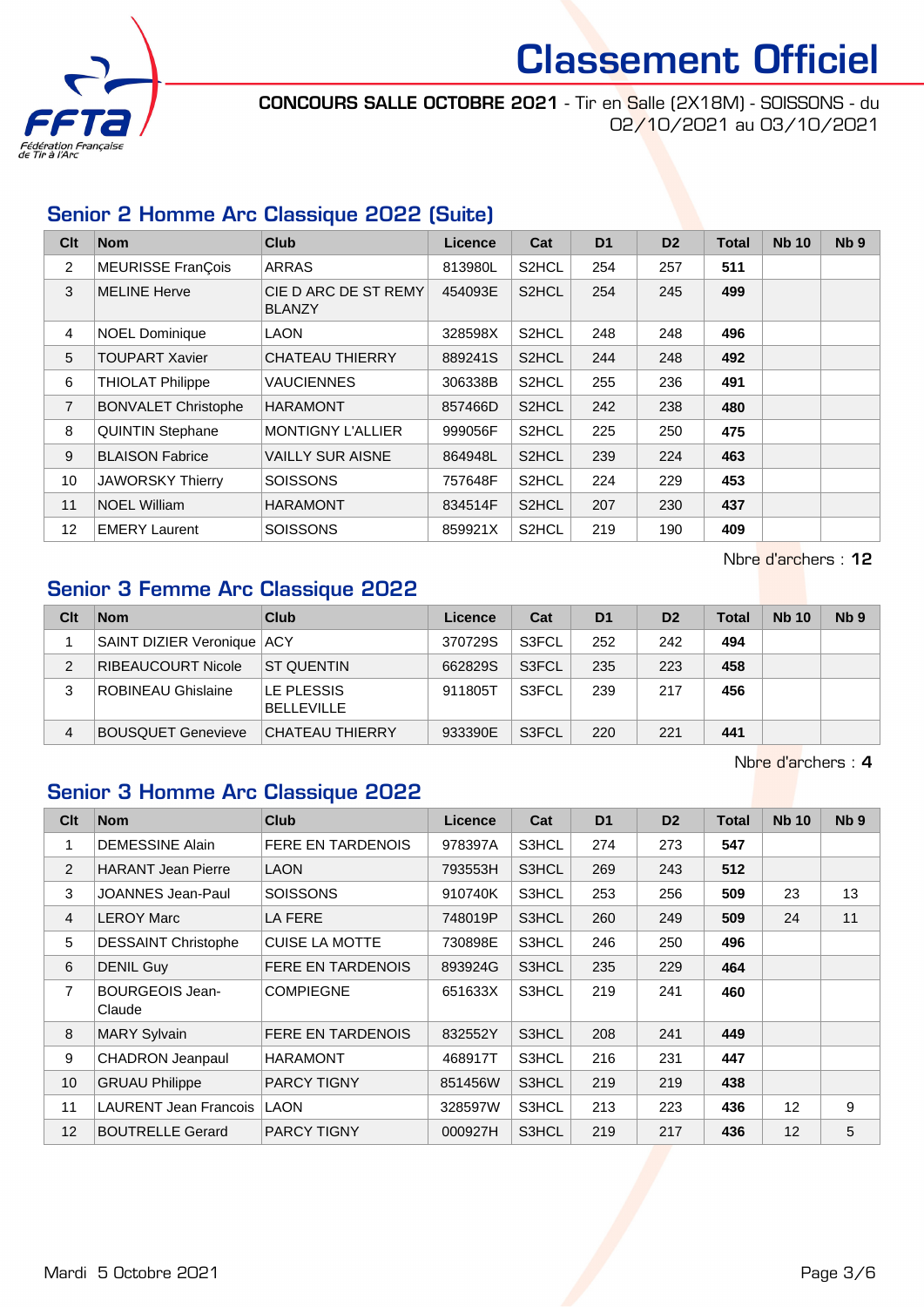

CONCOURS SALLE OCTOBRE 2021 - Tir en Salle (2X18M) - SOISSONS - du 02/10/2021 au 03/10/2021

#### Senior 3 Homme Arc Classique 2022 (Suite)

| Clt | <b>Nom</b>                   | <b>Club</b>              | Licence | Cat   | D <sub>1</sub> | D <sub>2</sub> | <b>Total</b> | <b>Nb 10</b> | Nb <sub>9</sub> |
|-----|------------------------------|--------------------------|---------|-------|----------------|----------------|--------------|--------------|-----------------|
| 13  | RABOZZI Denis                | <b>ACY</b>               | 833608W | S3HCL | 214            | 219            | 433          |              |                 |
| 14  | <b>DROUILLET J Claude</b>    | <b>CHACRISE</b>          | 240960N | S3HCL | 213            | 218            | 431          |              |                 |
| 15  | <b>DETRY Rene</b>            | <b>FERE EN TARDENOIS</b> | 915878V | S3HCL | 214            | 213            | 427          |              |                 |
| 16  | <b>DELCROIX Jean-Pierre</b>  | <b>LAON</b>              | 957230T | S3HCL | 204            | 213            | 417          |              |                 |
| 17  | <b>BONVALET Thierry</b>      | <b>VILLERS COTTERETS</b> | 874022Z | S3HCL | 187            | 223            | 410          |              |                 |
| 18  | RABBE Jean Claude            | <b>FERE EN TARDENOIS</b> | 919478H | S3HCL | 194            | 215            | 409          |              |                 |
| 19  | <b>GALIAN Johamton</b>       | <b>PARCY TIGNY</b>       | 397116Y | S3HCL | 175            | 209            | 384          |              |                 |
| 20  | <b>BURLET Jean Pierre</b>    | LA FERE                  | 859761Y | S3HCL | 190            | 190            | 380          |              |                 |
| 21  | VANDOOLAEGHE Jean-<br>Pierre | <b>PARCY TIGNY</b>       | 741117M | S3HCL | 110            | 115            | 225          |              |                 |
| 22  | <b>COUTART Christian</b>     | <b>CREPY EN VALOIS</b>   | 002826X | S3HCL | 56             | 69             | 125          |              |                 |

Nbre d'archers : 22

#### Senior 2 Femme Arc à Poulies 2022

| Clt | <b>Nom</b>               | <b>Club</b>         | Licence | Cat                | D <sub>1</sub> | D <sub>2</sub> | Total | <b>Nb 10</b> | N <sub>b</sub> <sub>9</sub> |
|-----|--------------------------|---------------------|---------|--------------------|----------------|----------------|-------|--------------|-----------------------------|
|     | DUHEZ Salima             | <b>VALENCIENNES</b> | 714462P | S <sub>2</sub> FCO | 279            | 280            | 559   |              |                             |
| ∠   | <b>BIARD Angelique</b>   | <b>SOISSONS</b>     | 875996V | S <sub>2</sub> FCO | 250            | 243            | 493   |              |                             |
|     | <b>BONVALET Laurence</b> | HARAMONT            | 949900A | S <sub>2</sub> FCO | 217            | 207            | 424   |              |                             |

Nbre d'archers : 3

#### Senior 2 Homme Arc à Poulies 2022

| Clt | <b>Nom</b>            | Club              | Licence | Cat                             | D <sub>1</sub> | D <sub>2</sub> | <b>Total</b> | <b>Nb 10</b> | Nb <sub>9</sub> |
|-----|-----------------------|-------------------|---------|---------------------------------|----------------|----------------|--------------|--------------|-----------------|
|     | <b>DUHEZ Philippe</b> | VILLENEUVE D'ASCQ | 760169W | S <sub>2</sub> H <sub>CO</sub>  | 288            | 291            | 579          |              |                 |
| 2   | OLMO Ludovic          | <b>WINGLES</b>    | 885790R | S <sub>2</sub> H <sub>CO</sub>  | 290            | 280            | 570          |              |                 |
| 3   | <b>CHEVALIER Marc</b> | <b>SOISSONS</b>   | 346985H | S <sub>2</sub> H <sub>CO</sub>  | 282            | 269            | 551          |              |                 |
| 4   | SCHRYVE Jean Loic     | <b>CHAUNY</b>     | 442124V | S <sub>2</sub> H <sub>C</sub> O | 249            | 274            | 523          |              |                 |
| 5   | <b>FERRARA Pascal</b> | <b>ACY</b>        | 436475E | S <sub>2</sub> H <sub>CO</sub>  | 229            | 256            | 485          |              |                 |

Nbre d'archers : 5

#### Senior 3 Homme Arc à Poulies 2022

| Clt            | <b>Nom</b>              | Club                                   | Licence | Cat   | D <sub>1</sub> | D <sub>2</sub> | <b>Total</b> | <b>Nb 10</b> | N <sub>b</sub> <sub>9</sub> |
|----------------|-------------------------|----------------------------------------|---------|-------|----------------|----------------|--------------|--------------|-----------------------------|
|                | <b>MAILLIET Bruno</b>   | <b>VILLENEUVE ST</b><br><b>GERMAIN</b> | 240953F | S3HCO | 278            | 283            | 561          |              |                             |
| 2              | <b>OROY Marc</b>        | <b>ACY</b>                             | 451561C | S3HCO | 281            | 274            | 555          |              |                             |
| 3              | POROT Serge             | <b>FERE EN TARDENOIS</b>               | 775286C | S3HCO | 273            | 273            | 546          |              |                             |
| $\overline{4}$ | MIDOCO Chantal-Jean     | <b>FERE EN TARDENOIS</b>               | 782224U | S3HCO | 269            | 273            | 542          |              |                             |
| 5              | <b>TOULOUSE Bernard</b> | <b>FISMES</b>                          | 326903E | S3HCO | 267            | 254            | 521          |              |                             |
| 6              | <b>DELPHIN Georges</b>  | <b>ST QUENTIN</b>                      | 438304T | S3HCO | 261            | 245            | 506          |              |                             |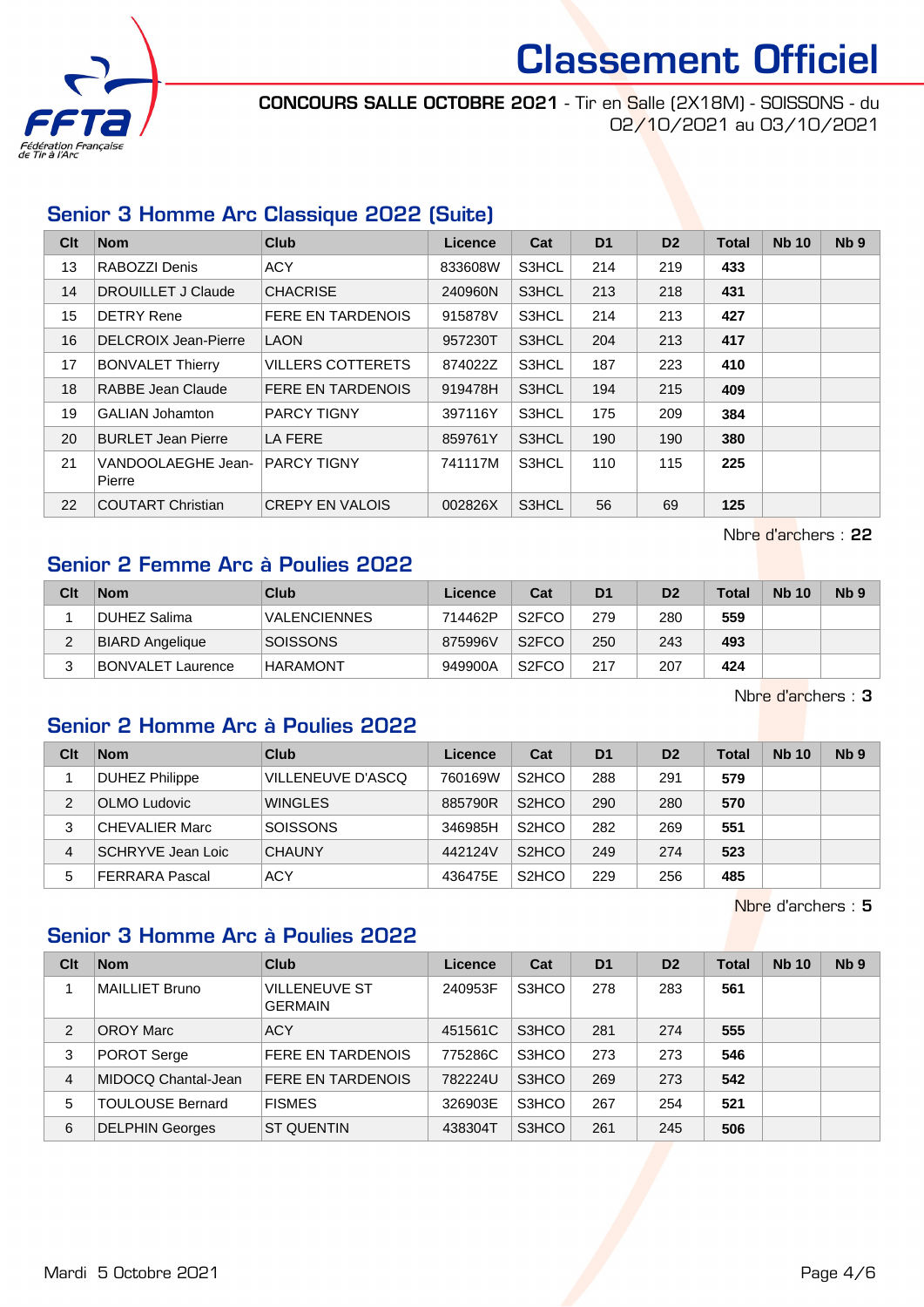

CONCOURS SALLE OCTOBRE 2021 - Tir en Salle (2X18M) - SOISSONS - du 02/10/2021 au 03/10/2021

#### Senior 3 Homme Arc à Poulies 2022 (Suite)

| Clt | <b>Nom</b>                         | Club              | Licence | Cat   | D1  | D <sub>2</sub> | <b>Total</b> | <b>Nb 10</b> | N <sub>b</sub> 9 |
|-----|------------------------------------|-------------------|---------|-------|-----|----------------|--------------|--------------|------------------|
|     | BORGNON Jean Claude ILA FERE       |                   | 615171P | S3HCO | 255 | 249            | 504          |              |                  |
|     | QUINTIN Francois                   | MONTIGNY L'ALLIER | 284691X | S3HCO | 242 | 254            | 496          |              |                  |
| 9   | PONTHIEUX Jean-Pierre   ST QUENTIN |                   | 379132A | S3HCO | 243 | 225            | 468          |              |                  |

Nbre d'archers : 9

#### Cadet Femme Bare Bow 2022

| Clt | <b>Nom</b>      | <b>Club</b>     | Licence | <b>Table</b><br>uai | D <sub>1</sub> | D <sub>2</sub> | <b>Total</b> | <b>N<sub>b</sub></b><br>10 | N <sub>b</sub> <sub>9</sub> |
|-----|-----------------|-----------------|---------|---------------------|----------------|----------------|--------------|----------------------------|-----------------------------|
|     | OT Nina<br>GILL | <b>SOISSONS</b> | 841552F | <b>CFBB</b><br>◡    | 226            | 241            | 467          |                            |                             |

Nbre d'archers : 1

#### Adultes Femme Bare Bow 2022

| Clt    | <b>Nom</b>                        | Club                 | Licence | Cat                | D <sub>1</sub> | D <sub>2</sub> | <b>Total</b> | <b>Nb 10</b> | N <sub>b</sub> <sub>9</sub> |
|--------|-----------------------------------|----------------------|---------|--------------------|----------------|----------------|--------------|--------------|-----------------------------|
|        | <b>VANDEPONTSEELE</b><br>Amandine | LAON                 | 997005B | S <sub>2</sub> FBB | 166            | 163            | 329          |              |                             |
| $\sim$ | PAPAZIAN Anne-Sophie              | <b>VIC SUR AISNE</b> | 915577T | S3FBB              | 180            | 133            | 313          |              |                             |

Nbre d'archers : 2

#### Adultes Homme Bare Bow 2022

| Clt            | <b>Nom</b>               | <b>Club</b>                               | Licence | Cat                            | D <sub>1</sub> | D <sub>2</sub> | <b>Total</b> | <b>Nb 10</b>   | Nb <sub>9</sub> |
|----------------|--------------------------|-------------------------------------------|---------|--------------------------------|----------------|----------------|--------------|----------------|-----------------|
|                | <b>GONSE Jean Yves</b>   | <b>CHALONS EN</b><br><b>CHAMPAGNE 1ER</b> | 965861Z | S2HBB                          | 237            | 244            | 481          |                |                 |
| 2              | JAZE Julien              | <b>LAON</b>                               | 937388A | S <sub>1</sub> HBB             | 248            | 232            | 480          |                |                 |
| 3              | <b>JACQUEMIN Arnaud</b>  | <b>SOISSONS</b>                           | 758350U | S <sub>2</sub> HBB             | 238            | 230            | 468          |                |                 |
| $\overline{4}$ | <b>DUFOUR Jeanlouis</b>  | <b>BAVAY</b>                              | 879528J | S3HBB                          | 207            | 222            | 429          |                |                 |
| 5              | ROBERT Johnny            | <b>SOISSONS</b>                           | 937127S | S2HBB                          | 179            | 171            | 350          |                |                 |
| 6              | <b>KONUK Sevki</b>       | <b>SOISSONS</b>                           | 946130C | S <sub>2</sub> HBB             | 143            | 197            | 340          | 6              | 5               |
| 7              | <b>BULTEL Cyril</b>      | <b>VIC SUR AISNE</b>                      | 878775R | S <sub>2</sub> HBB             | 173            | 167            | 340          | $\overline{2}$ | 4               |
| 8              | <b>MARCHISET Patrick</b> | <b>CREPY EN VALOIS</b>                    | 744248R | S <sub>1</sub> H <sub>BB</sub> | 168            | 167            | 335          |                |                 |
| 9              | <b>DURMORD Francois</b>  | <b>NANTEUIL LE</b><br><b>HAUDOUIN</b>     | 821398Z | S3HBB                          | 148            | 180            | 328          |                |                 |

Nbre d'archers : 9

## Autres tirs

#### Senior 2 Homme Arc Classique 2022

| Tir              | <b>Nom</b>        | Club  | Licence | ∩~'<br>⊍aι         | D <sub>1</sub> | D <sub>2</sub> | ™otal | <b>Nb 10</b> | Nb <sub>9</sub> |
|------------------|-------------------|-------|---------|--------------------|----------------|----------------|-------|--------------|-----------------|
| Tir <sub>2</sub> | MEURISSE FranCois | ARRAS | 813980L | S <sub>2</sub> HCL | 244            | 262            | 506   |              |                 |

Nbre d'archers : 1

#### Senior 3 Femme Arc Classique 2022

| Tir | <b>Nom</b> | Club | <b>ICANCE</b> | Jd. | D <sub>1</sub><br>- | D <sub>2</sub> | المفحلا<br>ota | 10<br><b>Nb</b> | <b>Nb</b> |
|-----|------------|------|---------------|-----|---------------------|----------------|----------------|-----------------|-----------|
|     |            |      |               |     |                     |                |                |                 |           |